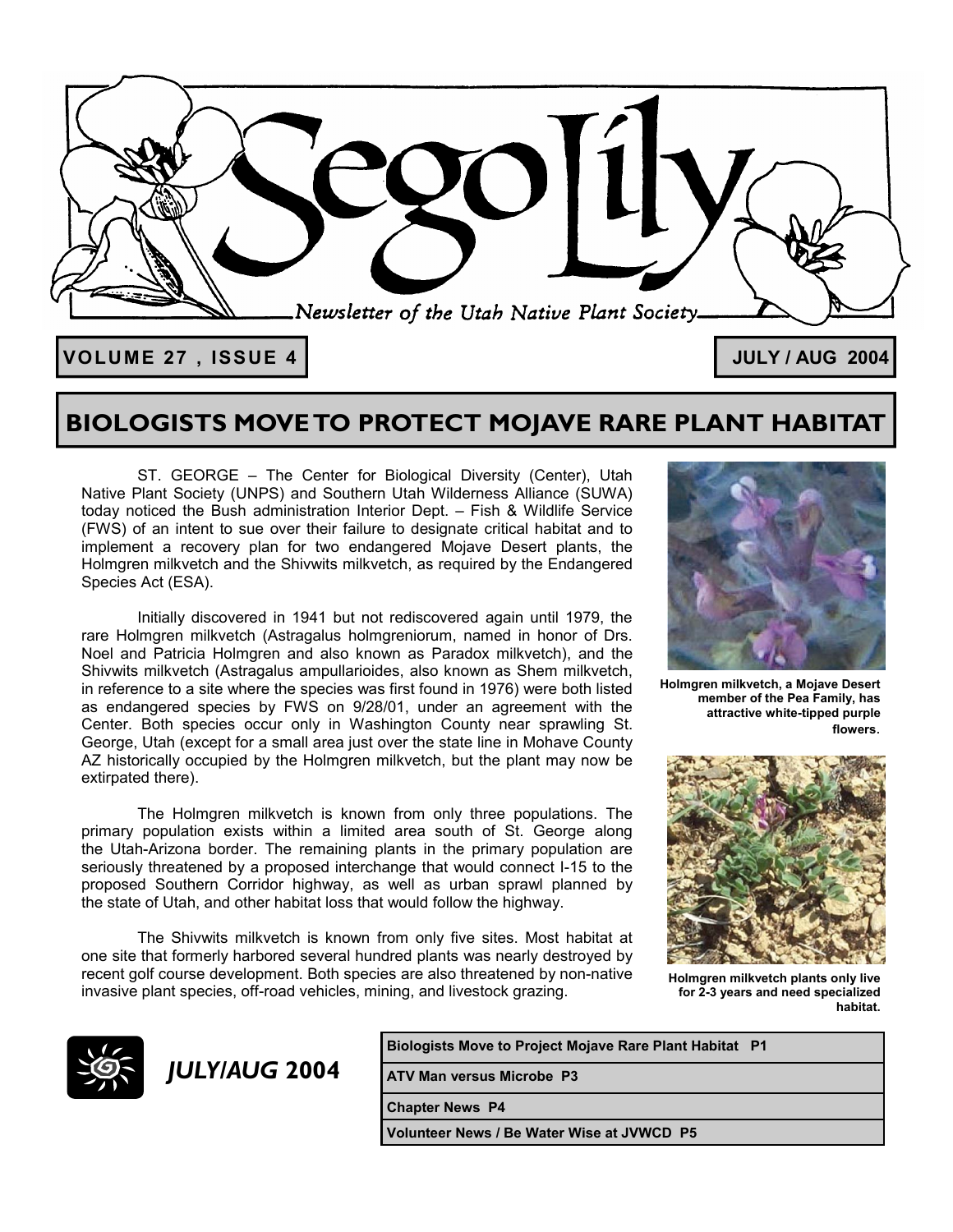Habitat destruction is the primary threat to both of these endemic species. "These species are truly in peril. Critical habitat designation will add significant strength to the mitigation of future impacts," said Dr. Renee Van Buren, a Botanist with Utah Valley State College who specializes in endangered species.

A primary purpose of the ESA is to provide a mechanism so that "…the ecosystems upon which endangered species and threatened species depend may be conserved…" These species are severely restricted geographically, just as if they were living on islands. Typically rare plant species have adapted to specific soil types and microenvironments outside of which they cannot survive. This includes a complex association with other living things not the least of which are typically ground nesting, solitary native bees (rare plants usually do not self-pollinate).

FWS' own data proves that endangered plants & animals with critical habitat are less likely to be declining, and twice as likely to be recovering, than those without. Yet, only 37% of endangered wildlife in Utah has critical habitat.

While not the case for most of Utah's 24 federally listed plant species, the Holmgren milkvetch and the Shivwits milkvetch each included a critical habitat proposal when listed. Yet 2½ years after listing, FWS still has not designated critical habitat or finished recovery plans for the two species as required by U.S. law. Private landowners are not affected by the federal listing of plant species, nor the designation of critical habitat.

"Critical habitat works – it's the most important action to give wildlife a safe harbor for recovery," said Daniel Patterson, the Center's Desert Ecologist. "As wildlife habitat in the Mojave Desert is lost, so is the human quality of life."

Utah has over 2700 species of native plants and it is estimated that over 10% of these are globally rare and potentially vulnerable. The extent to which a species is considered rare involves a variety of factors including the number of populations and remaining individual plants, and the area over which it occurs.

#### **Contact & Photos: Tony Frates, Rare Plant Coordinator, UNPS 801.277.9240 Daniel R. Patterson, Desert Ecologist, Center 520.623.5252 x306**



**Shivwits milkvetch, also a member of the Pea Family, has nice yellow flowers**.



**Shivwits milkvetch has a longer lifespan, but can only live on the purple clay soils of the Chinle formation**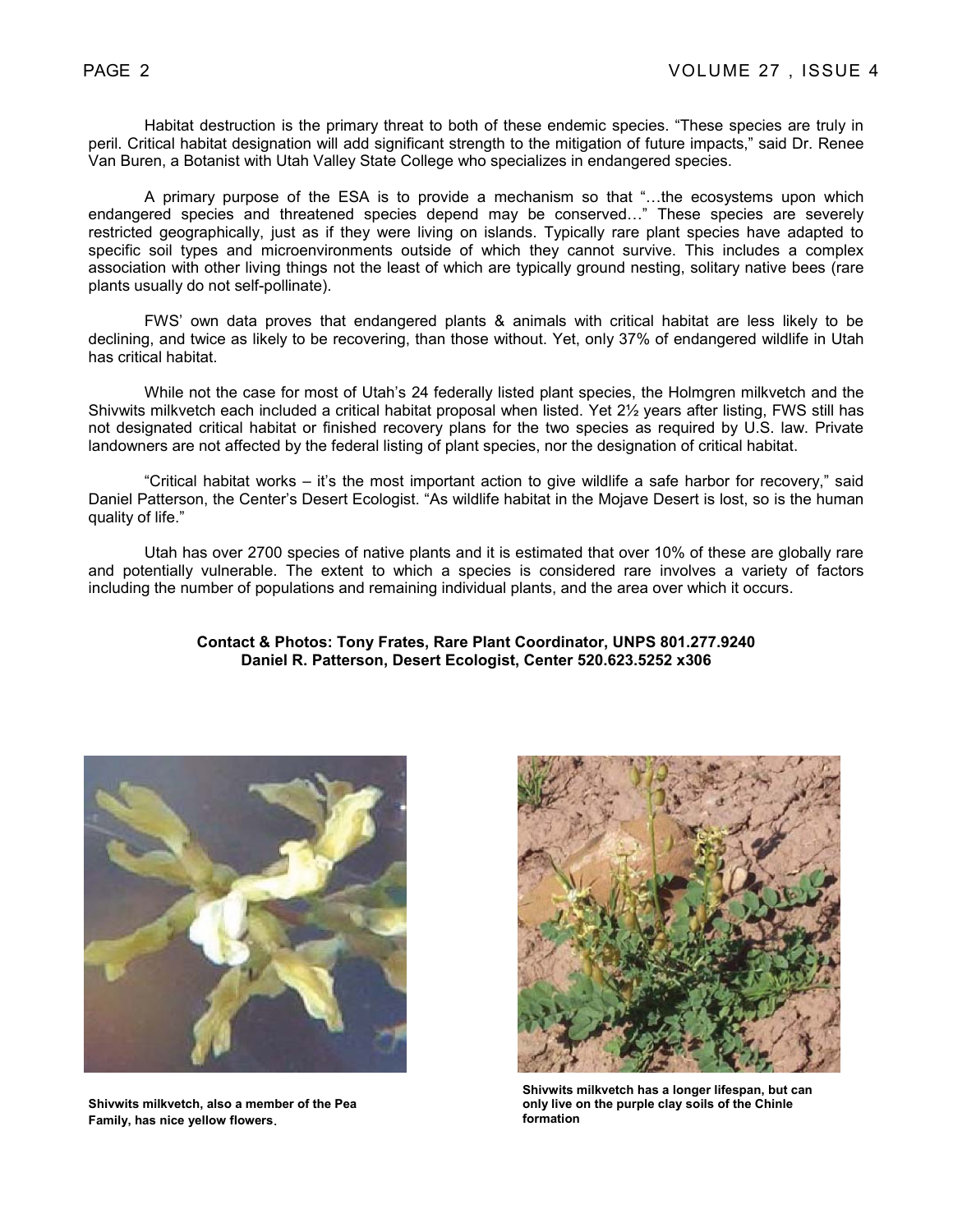## **ATV's - Man versus Microbe**

Words Paula Longhurst Pictures Ray Trussell

**ATV** – those three letters can inspire love or hate in some people. The issues attached to ATV use are as contentious to the American people as Fox Hunting is in the UK. On the one side we have the riders who want to exercise their pioneer spirit and explore as and when they want and on the other we have heavyweight environmental groups who want to ban anything that moves from going into the backcountry. In the middle of this are the responsible riders who are content to stay "on-trail" and groups like the BLM who's job it is to keep everyone in line.

But why do ATV riders have to be monitored? It's just an empty desert right? Well no it's not and that is what has environmental groups up in arms. Soils are very vulnerable to impact damage. In the desert for example, there's a magic mixture on the desert floor called *Cryptobiotic crust*. It's not the sort of thing you can recreate in a lab even if you had the 50 to 100 years it takes to fully mature.



These black, knobbly mats – almost invisible in the early development stages - make up over 70% of living desert ground cover. They can hold up to 10 times their weight in water and release moisture gradually back into the soil.

If you were to break the crust open (not recommended!) and look at it under a microscope, you would find a symbiotic microbial community of bacteria, blue green algae, lichen and fungi that covers much of the soil surface in desert areas.

Blue-green algae - also known as Cyanobacteria are particularly important in maintaining the crust. The Utah variety are filamentous. When they are moistened they progress through the crust leaving behind a sticky sheath, rather like a snail trail. This adheres to surfaces, such as rocks or soil particles forming an intricate network of webbing, which helps reduce wind and water erosion on previously unstable surfaces. The binding process is not dependent on living cyanobacteria, layers of older webbing have been found at depths of 15cm or greater.

Cyanobacteria also make nutrients and fix carbon and nitrogen (Nitrogen is especially important because Utah soils lack this element) turning them into amino acids which enable larger plants to grow. Fossilized cyanobacteria have been carbon dated back past 3.5 million years old. It is thought that these tiny organisms were essential to transforming the earth's carbon dioxide rich atmosphere to a more breathable oxygen one.

Although it can take nearly a century for the crust to fully function, tire tracks, boot steps and hooves can crush it in seconds. Continuous tracks are especially damaging because the ruts collect water when it rains and this erodes the crust from the inside out.

If the crust is damaged it is unlikely that it will be fully re-colonized in our lifetime. To regenerate a *thin* layer takes 5-7 years and that is only when conditions are favorable. It is only a small part of the desert ecosystem but an essential one.

If all of the crust was destroyed the plants would quickly die off and all you would be left with was a gigantic sandbox, with no shade and no water. In order to venture into the desert you would need to be fully covered and I mean fully, being sandblasted is not good for any part of the human body!

So the question is how can we strike a balance between off road use and ecology? Groups for and against are increasingly turning to legal means to achieve their desired outcome. All this is doing is muddying the waters and making the legal profession rich!

Here in Utah, land management organizations are trying to keep the situation under control by providing maintained trails for the ATV riders to use such as the Paiute trail which spans 4 counties Sevier, Millard, Beaver and Paiute.

Administering the trail are Fishlake National Forest, the Servier River Resource of the BLM, and the Utah Division of Parks and Recreation. Overseeing all this is a cross-discipline coalition called the Paiute ATV Trail Committee. The trails are maintained by volunteers through the Adopt-A-Trail program.

I talked to a responsible ATV rider from California. He documented his visit to the Paiute trail in 2001 using a digital camera. Locals told him that volunteer groups using federal funds were recording authorized trail use with camera units.

This information was needed for further funding considerations and this rider could see no problem with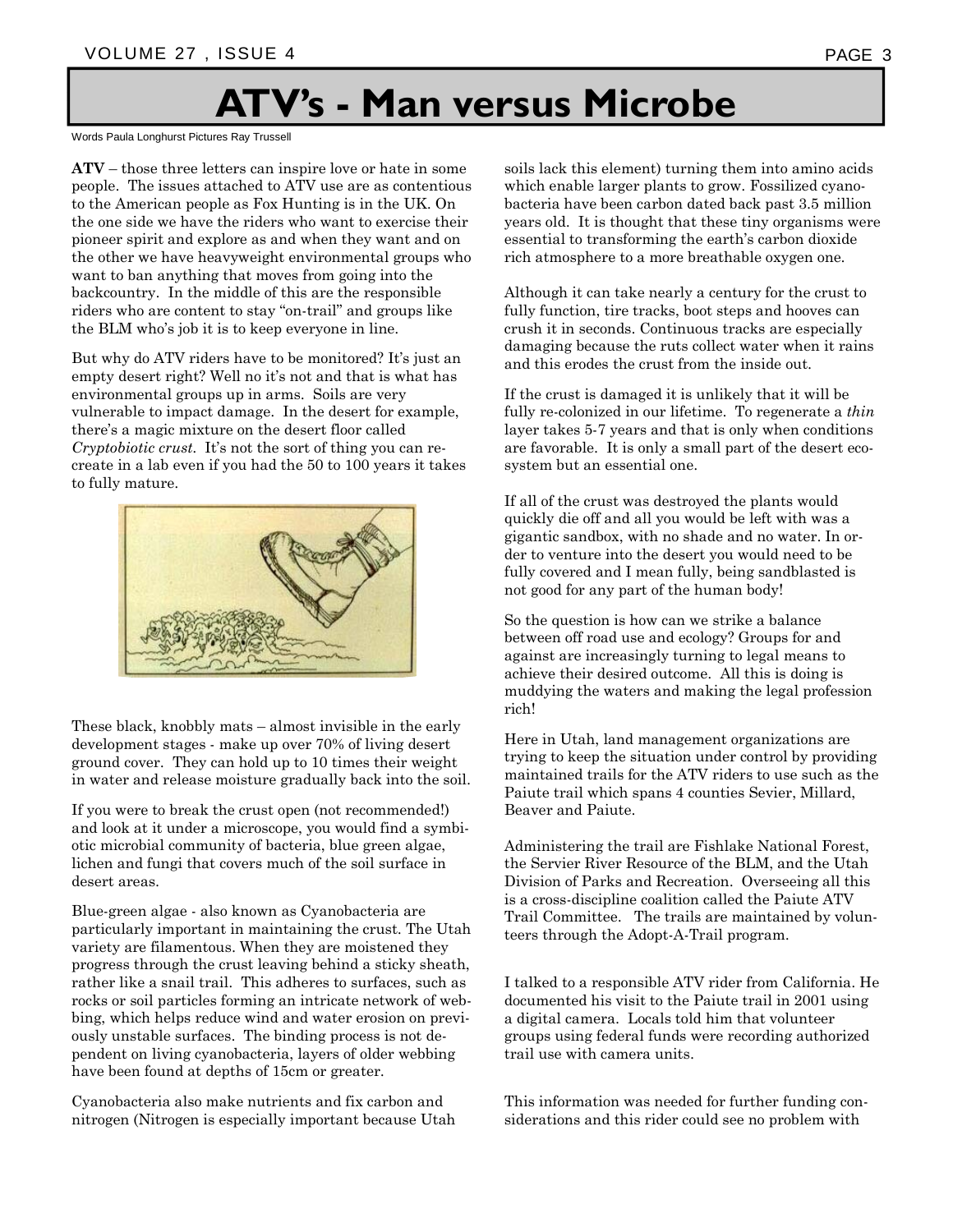### PAGE 4 VOLUME 27 , ISSUE 4

monitoring the trail's use because "everybody loved the Paiute Trail and would never want to jeopardize it."

Certain ATV activist groups are trying to trick ATV riders into leaving the Paiute trail by tampering with signs Again it seems the actions of a few will cement the reputation of ATV riders as public land outlaws.

#### *Should ATV's be banned*?

I don't think so – if you ban them there is no way to regulate their use. The issues

may seem very black and white when you are standing in one or other of the opposing camps but discussion and compromise on *both* sides are vital in order to work out a viable

solution that, while not pleasing everybody, can benefit both the ATVers and those trying to protect the land for future generations.



The Paiute Trail is an example of successful co-operation between the two sides, which could provide a model for further progress.

The nuisance/noise issue could be tackled by allowing off-road use on odd numbered days, much like the dog-on-leash laws currently operating in areas like Mill Creek Canyon. There also needs to be more funding for rangers to police the trails, pro- $\Gamma$ right) and recording tecting what still remains of the crust, because once it's gone, it's gone.



# **Chapter News**

### *Utah Valley Chapter*

At the May meeting, Forest Service ecologist Wayne Padgett gave a colorful and enlightening presentation on tall forb communities.

New officers were elected: Celeste Kennard as president, with Randall Nish as treasurer and Robert Fitts as field trip coordinator.

Utah Valley's next meeting will be August 20 at the Federal Building, 100 N 100 W in Provo. Potluck at 6 p.m., meeting at 7. Our speaker will be USFS fire ecologist and botanist Beth Corbin, who will discuss local fire ecology.

Members of the chapter have been hosting some interesting field trips featuring Beckwith viola, bristlecone pine and others. We sponsored a very popular tour of three native plant residential gardens. Big thank yous to Lyle and Annette Jenkins, Annette Brigham, Susan Meyer and Bitsy Schultz who opened their gardens to us.

Contact Robert Fitts at 801-796-8631 to learn about upcoming field trips, or keep an eye on the UNPS web site for more field trip info.

### *Price Chapter*

Mike Hubbard is organizing a field trip to Manti LaSal National Forest on July 10th. The group will meet in the morning at the Tucker Rest Stop on highway 6 and proceed up Clear Creek Road to Bear Ridge to investigate a larkspur tall forb community. The group will continue down Skyline Drive stopping at several different community types. The field trip will end at the Mont E. Lewis Botanical Area. The botanical area is a montane, cold-calcic spring site containing many species not normally found outside of arctic and alpine habitats**.** If you are interested please contact Mike at (435) 637-4834 or **mhubbard@sisna.com**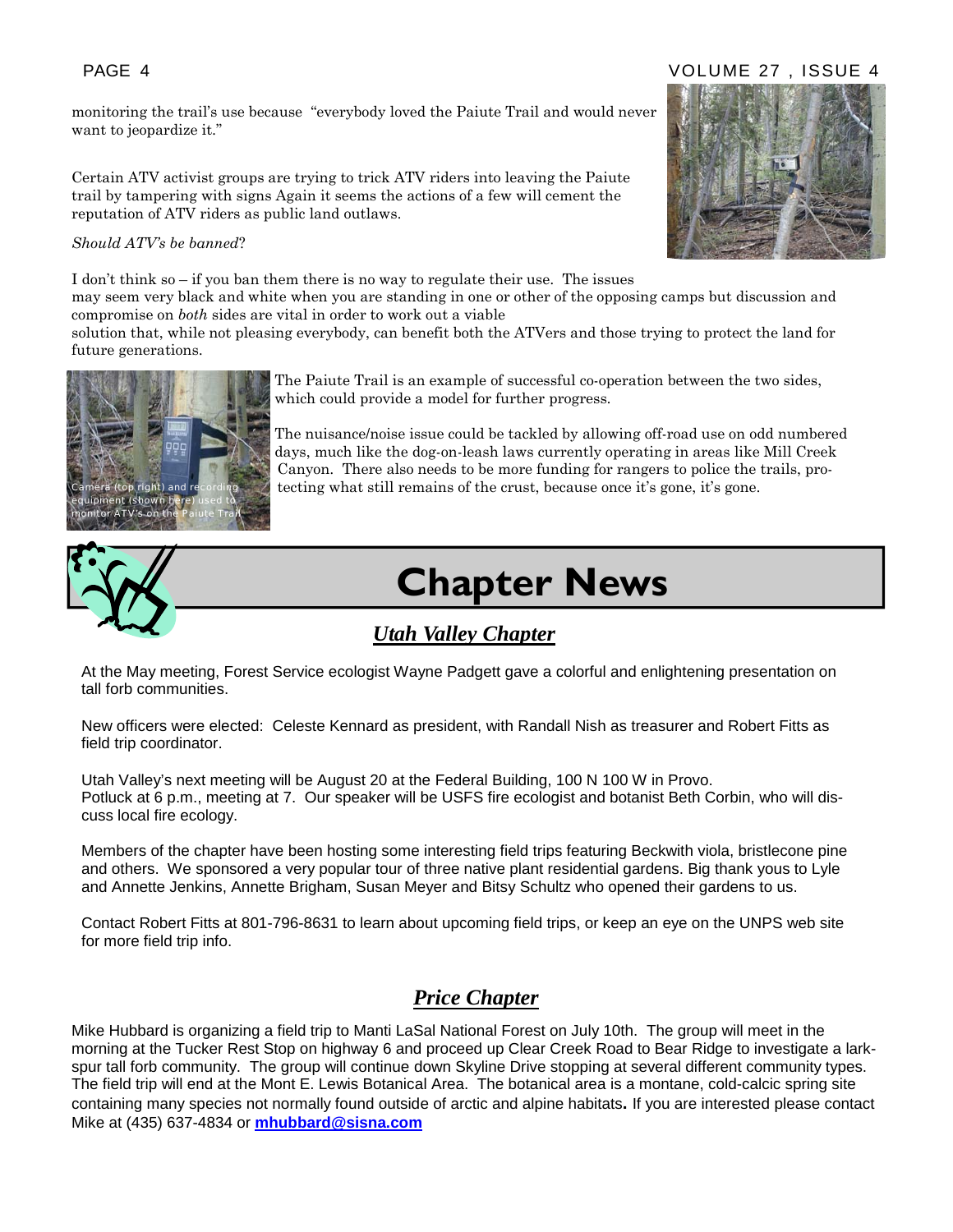### **Volunteer News**

Joint UNPS/ Red Butte Conservation Project

On May 1st, about 10 of us joined Matthew Uttley and Ryan from Red Butte. After a short walk to the natural area Matthew gave us a basic lecture on what we were looking for – Dyers Wode and Butter and Eggs (both invasive weeds) We learned why just one weed can generate a massive underground seed bank and keep coming back year on year. We also learned how to recognize alternate leaves from opposite ones (very handy if you only want to pull out Dyers Wode and **not** blue Penstemon!)

The Dyers Wode wasn't in flower so all we had to do was rip it out— I have to confess to not seeing any Butter  $\&$  Eggs.

After half an hour of weed pulling we went back up to the rest area for the second stage – planting native plants around the area so that visitors would have something to look at on the hill.

I think the other volunteers would agree we could have done with more time, but Matt and Ryan shared their knowledge with us and made the project both interesting and fun.

Thanks to Jude, Kody and Jan, who gave up her lunch hour!

If you are interested in helping out with a similar volunteer project or joining our small-but-growing pool of volunteers, please contact me, the UNPS volunteer co-ordinator. My e-mail is plonghur@xmission.com

### **Be Waterwise at Jordan Valley Water Conservation District**

### **Design Principles for Low-Water Landscapes**

Clifton Smith, Landscape Designer

#### Saturday, August 14, 10 a.m. - noon

Attractive landscapes develop from good landscape planning and design. Gain some knowledge and understanding of basic design principles that you can use to create a gorgeous water-wise landscape.

### **A Wander with Joy in the Garden**

*Get Answers to Questions on all Aspects of Water-Wise-Gardening with* Joy Bossi, radio host of "Joy in the Garden"

#### Thursday, August 19, 6-8 p.m.

Radio host Joy Bossi will take us on a tour of the Demonstration Gardens and talk about water-wise gardening basics while answering any questions that you may have regarding water efficient landscaping. Come and get some great advice, answers to questions, and enjoy an evening at the beautiful Demonstration Gardens.

### **Bold and Beautiful Low-Water Perennials for Every Garden**

Barney Barnett, Willard Bay Gardens

#### Saturday, August 28, 10 a.m. - noon

There are a lot of perennials to choose from at the nursery. Come and learn which will provide lasting color and beauty for any site and thrive with much less water. Also learn about fall planting for a great start to a beautiful spring and summer garden.